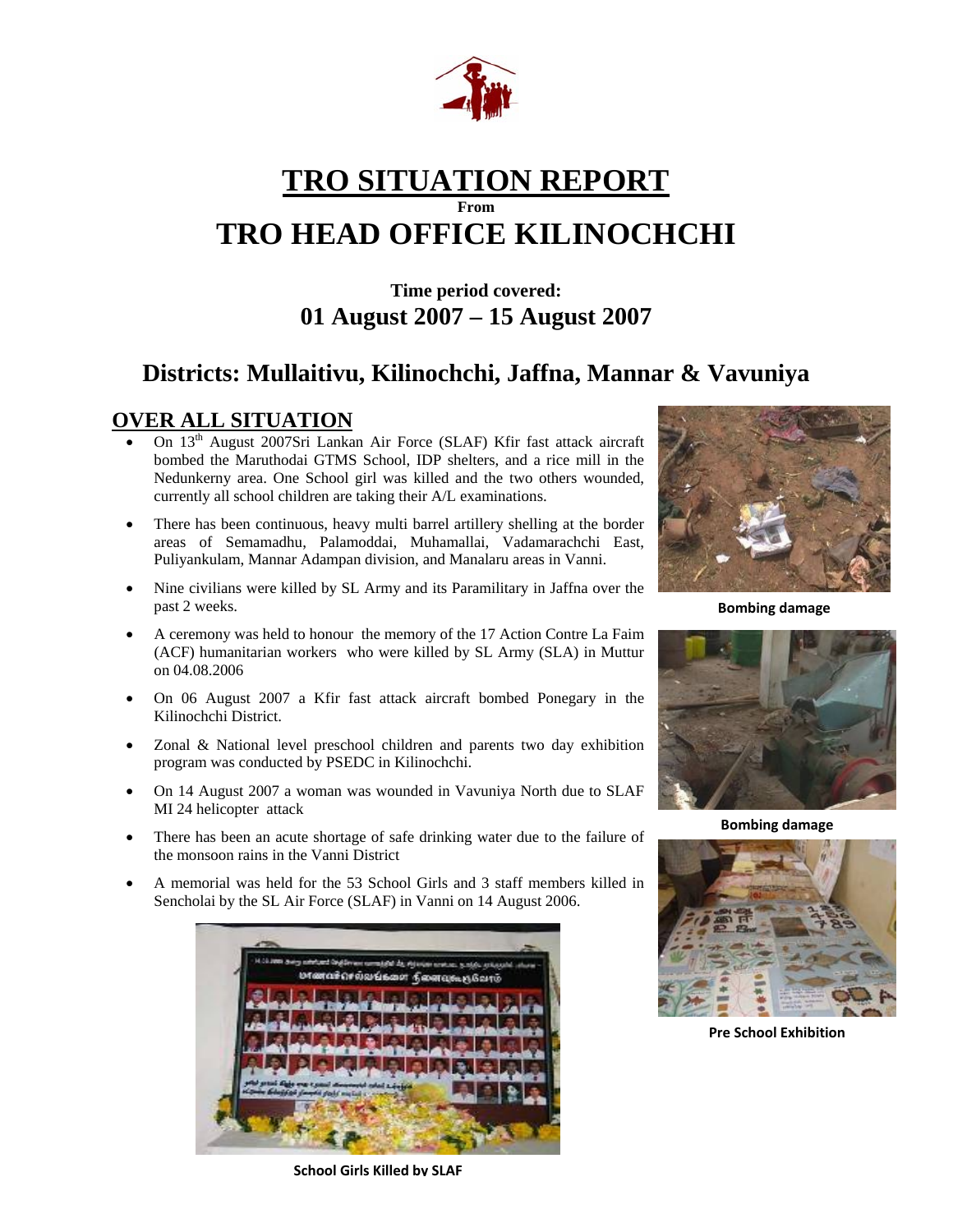

- GA Mullaitivu conducted a meeting for to coordinate the resettlement of Alampil IDPs in a safer area in Mullaitivu.
- 274 Families displaced from Alampil due to SLAF air strikes and SL Navy (SLN) shelling from offshore.
- Two Fishermen were wounded due to SLN attack in the sea off Uduthurai while they were fishing.
- All school students in Vanni conducted a boycott to protest the killing of two students by SL Army and paramilitary in the Jaffna peninsula.
- Human bones were found in a damaged well in Rathnapuram, Kilinochchi. The person was estimated to have died 10 years ago when the area was under the control of the SLA.
- The Madhu Church festival held from 06 August 2007 to 15 August 2007. The number of pilgrims attending the festival was down significantly due to the fact that the SL Army prevented them from crossing the checkpoint at Madhu Road according to the sources in Madhu church.
- Food and fuel prices are increasing in the Vanni Region making it very difficult for most persons who can not now afford to meet their basic daily needs. Prices of essential food items and fuel:

#### **Table 1**

| <b>Item</b>        | Qty          | <b>Colombo Price</b><br>(Rupees) | <b>Vanni Price</b><br>(Rupees) | % difference |
|--------------------|--------------|----------------------------------|--------------------------------|--------------|
| <b>Petrol</b>      | 01 litre     | 117                              | 850                            | 626%         |
| <b>Diesel</b>      | 01 litre     | 76                               | <b>250</b>                     | 229%         |
| <b>Kerosene</b>    | 01 litre     | 69                               | <b>120</b>                     | 74%          |
| Anchor             | 01 kg        | 460                              | 695                            | 51%          |
| Lactogen           | 01 box       | 210                              | <b>210</b>                     | 0%           |
| <b>SMA</b>         | $01$ tin     | ٠                                | 580                            |              |
| Lakspray           | 01 packet    | <b>180</b>                       | <b>190</b>                     | 6%           |
| <b>Nestomalt</b>   | $01$ tin     | 184                              | 225                            | 22%          |
| <b>Bread</b>       | 01 350g loaf | 28                               | 28                             | 0%           |
| <b>Coconut oil</b> | 01 litre     | 110                              | 180                            | 64%          |
| <b>Cement</b>      | 01 packet    | 650                              | 5000                           | 669%         |
| <b>Baby clone</b>  | $10$ ml      | 90                               | 195                            | 117%         |

## **MULLAITIVU DISTRICT**

This District includes Thunukkai, Puthukudiyiruppu, Oddusuddan, and Maratinpattu Project divisions. These divisions consist of Coastal and Agriculture villages which have been negatively affected by the prolonged war and the Tsunami in 2004. The most affected village in the District is Kallapadu. On  $10<sup>th</sup>$  and  $11<sup>th</sup>$  August 2007 civilians displaced once again from Kallapadu due to SL Navy attack.

The majority of the people of Mullaitivu District are engaged in fishing, cultivation, animal husbandry and business as their livelihood. These livelihoods are severely impacted by SLAF air strikes, navel attacks and the closure of the A9 road at Omanthai. The population has also increased due to the arrival of displaced people from East, Mannar, Vavuniya and Jaffna Peninsula as shown in Table 2 below.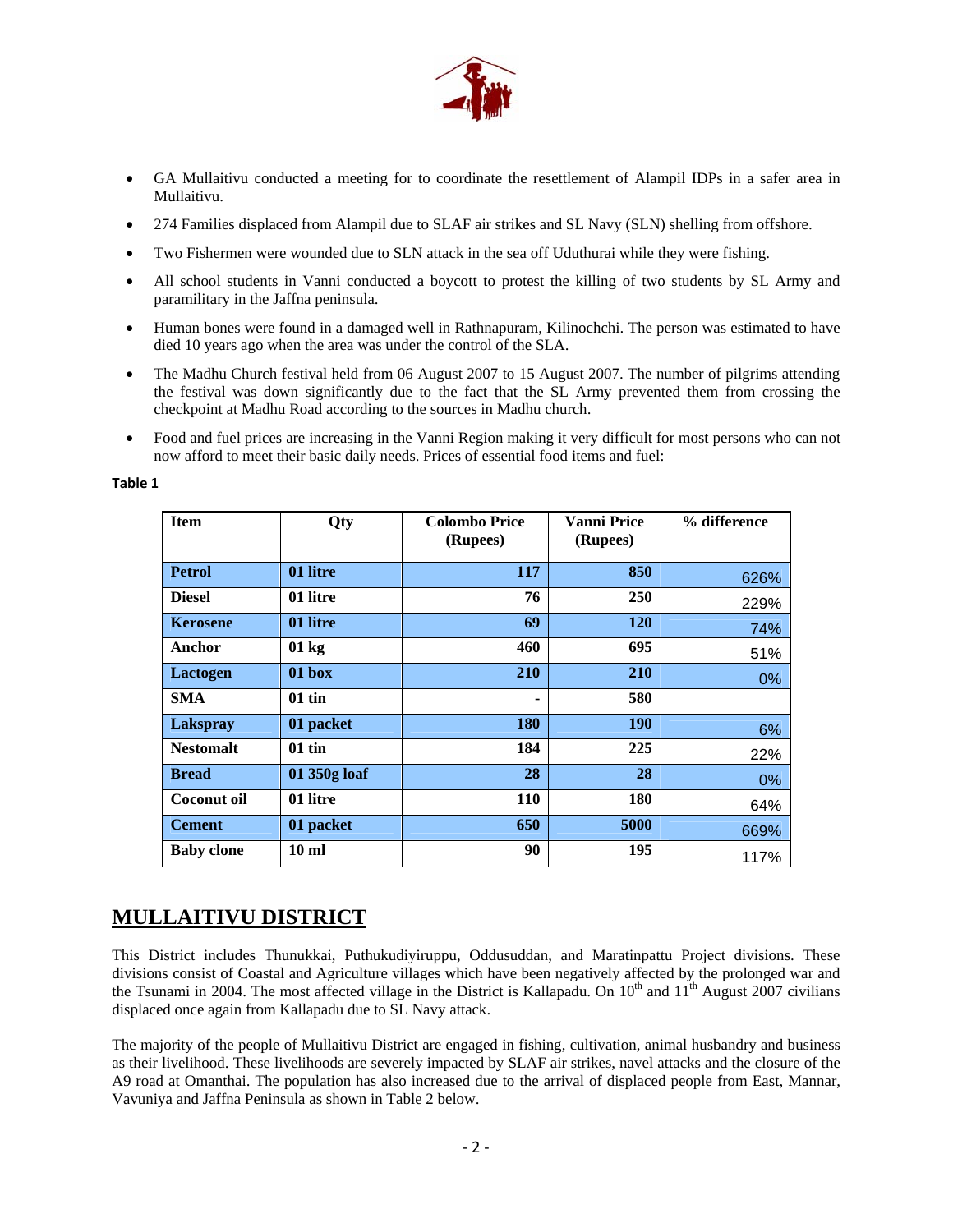

Currently, attacks by the SL Armed Forces have been increasing and students' education has suffered due to interruptions of examinations due to attacks on schools.

#### **TRO provides relief for IDPs and conducts development work through its partner organizations in the following areas:**

- Thunukkai PTRO, PTDO
- Oddusuddan MRRO, MKDO
- Puthukkudiyiruppu TRRO, NEDRO, SEDO
- Maratinpattu MWPS
- Manthai East PTDO, SDO

#### **IDPs Details in Mullaitivu**

**Table 2**

| $\bf N$ <sub>0</sub> | <b>Details</b>                | <b>Families</b> | <b>Individuals</b> |
|----------------------|-------------------------------|-----------------|--------------------|
| 01                   | Permanent population          | 26,638          | 104,912            |
| 02                   | Displaced population          |                 |                    |
|                      | <b>IDPs 1990</b>              | 14,599          | 66,694             |
|                      | January 2006 to July 2006     | 4,144           | 18,528             |
|                      | 11.08.2006 to 31.12.2006      | 1,974           | 6,709              |
|                      | 01.01.2007 to 16.03.2007      | 5,041           | 18,116             |
|                      | 17.03.2007 to 27.03.2007      | 221             | 686                |
|                      | 29.03.2007 to 12.04.2007      | 467             | 1,847              |
|                      | 16.04.2007 to 02.05.2007      | 414             | 1,694              |
|                      | 03.05.2007 to 10.05.2007      | 353             | 1355               |
|                      | 28.05.2007 to 13.06.2007      | 89              | 353                |
|                      | 25.06.2007 to 30.06.2007      | 128             | 382                |
|                      | Total                         | 27,665          | 117,104            |
| 0 <sub>3</sub>       | Internal IDPs                 | 1,835           | 7,144              |
|                      | <b>Out side District IDPs</b> | 25,830          | 109,960            |
|                      |                               | 27,665          | 117,104            |
|                      | <b>Total population</b>       |                 |                    |
|                      | Permanent                     | 26,638          | 104,912            |
|                      | <b>IDPs</b>                   | 27,665          | 117,104            |
|                      | <b>Total</b>                  | 54,303          | 222,016            |

TRO has been leading the relief work for the IDPs with its local partners, Community Based Organizations (CBOs), UN Organizations, and local and international NGOs during the last two weeks. Details are given below.

#### **Non food Relief Items (NFRI)**

- TRO through MPWS distributed dry food for 274 families who were displaced from Alampil Village
- TRO provided Clothes and NFRI for 07 IDP families who were displaced from Trincomalee, Batticaloa and Jaffna to Mullaitivu.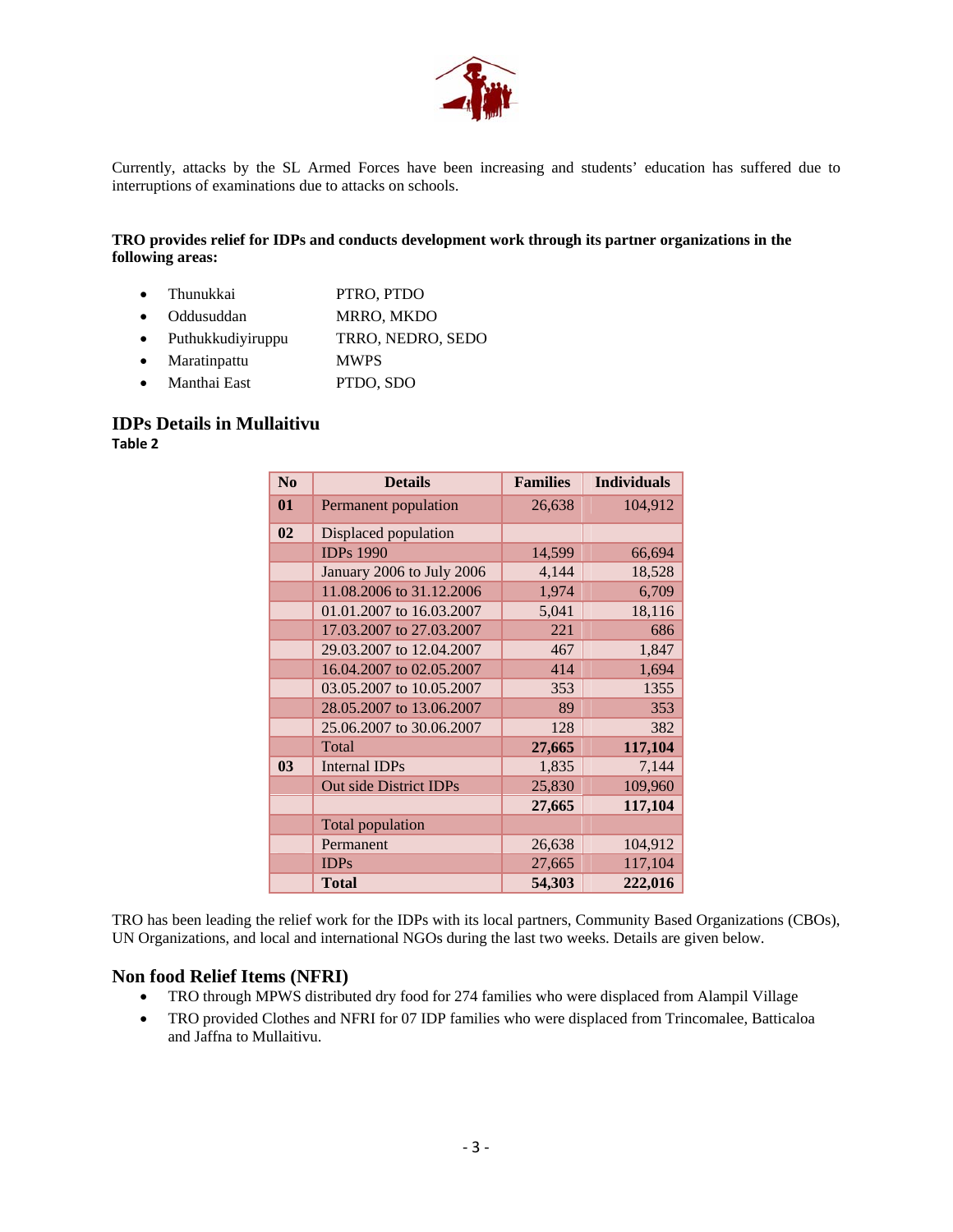

## **Temporary Shelter**

| Table 3                                   |                                                                                                           |                                                    |              |                 |
|-------------------------------------------|-----------------------------------------------------------------------------------------------------------|----------------------------------------------------|--------------|-----------------|
| <b>Implementing</b><br><b>Organzation</b> | <b>Division</b>                                                                                           | <b>Funding / Supporting</b><br><b>Organization</b> | <b>House</b> | <b>Progress</b> |
| <b>TRO Mullai</b>                         | Mallavi                                                                                                   | <b>TRO</b>                                         | 100          | 20%             |
| <b>SEDO</b>                               | Vallipanam, Udaiyarkaddu, Visuvamadu,<br>Parathypuram, Manikkapuram                                       | ICRC, OXFAM,<br><b>FORUT, UNHCR</b>                | 164          | 80%             |
| <b>MRRO</b>                               | Mulliyavalai North, Ponnagar, Neeravipiddy,<br>Mamulai, Keppappulavu                                      | <b>OXFAM</b>                                       | 74           | 65%             |
| <b>TRRO Mullai</b>                        | Puthukkudiyiruppiu                                                                                        | OXFAM, FORUT,<br><b>JRS, ICRC</b>                  | 429          | 90%             |
| <b>NEDRO</b><br><b>Mullai</b>             | Ampalavanpokkanai, Mathalan, Panaiyady,<br>Manthuvil, Valaignarmadam                                      | <b>CARE</b>                                        | 220          | 90%             |
| <b>SDO</b>                                | Palinagar, Sivapuram                                                                                      | <b>OXFAM</b>                                       | 44           | 50%             |
| <b>PTRO</b>                               | Koddaikaddy, Amaithypuram<br>Kalvilan, Thirunagar, Mallaiv Alankulam,<br>Ampalapperumal, Palaiyamurikandy | FORUT, OXFAM                                       | 137          | 55%             |
| <b>MKDO</b>                               | Olumadu, Pulumichchinathankulam,<br>Panikkankulam, Indupuram                                              | ECHO, OXFAM, ZOA                                   | 58           | 60%             |
| <b>PTDO</b>                               | Yogapuram, Anichchankulam, Parathynagar,<br>Yogapuram East-West                                           | <b>FORUT</b>                                       | 47           | 45%             |

### **Social welfare project**

- TRO through MRRO paid cash payment for funeral at Koolamurippu in Mullaitivu.
- TRRO distributed Cadjans and Jungle timers for 09 families who were affected by mini cyclone at Kaiveli in Mullaitivu

## **Drinking Water supply**

- TRO through PTRO supplied drinking water for IDPs welfare centre in Iyankankulam.
- PTDO supplied drinking water to the Nutrition Centre supported with AGA Thunukkai.

## **KILINOCHCHI DISTRICT**

The district consists of Poonagary, Karachchi and Kandavalai project divisions. Livelihoods in the Kilinochchi District include farming, fishing, small business and Government sector employment. However there have been fears of SLAF air strikes and the situation is tense.

The Poonagary division has been affected by war numerous times over the past 25 years. Civilians have been displaced to other divisions in Kilinochchi district due to recent shelling and bombing attacks by the SLA and SLAF. These attacks and the closure of the A9 highway have hampered the transportation of farm products / outputs via the A9 highway to the South and East. There have been a number of local organizations that TRO has partnered with to provide relief for IDPs and other vulnerable groups and persons in the villages. They are:

- Poonagary PDRO, PMDO, KPDO
- Karachchi KDRRO, KERO, NEDRO, ADO, RRDO
- Kandavalai KNDO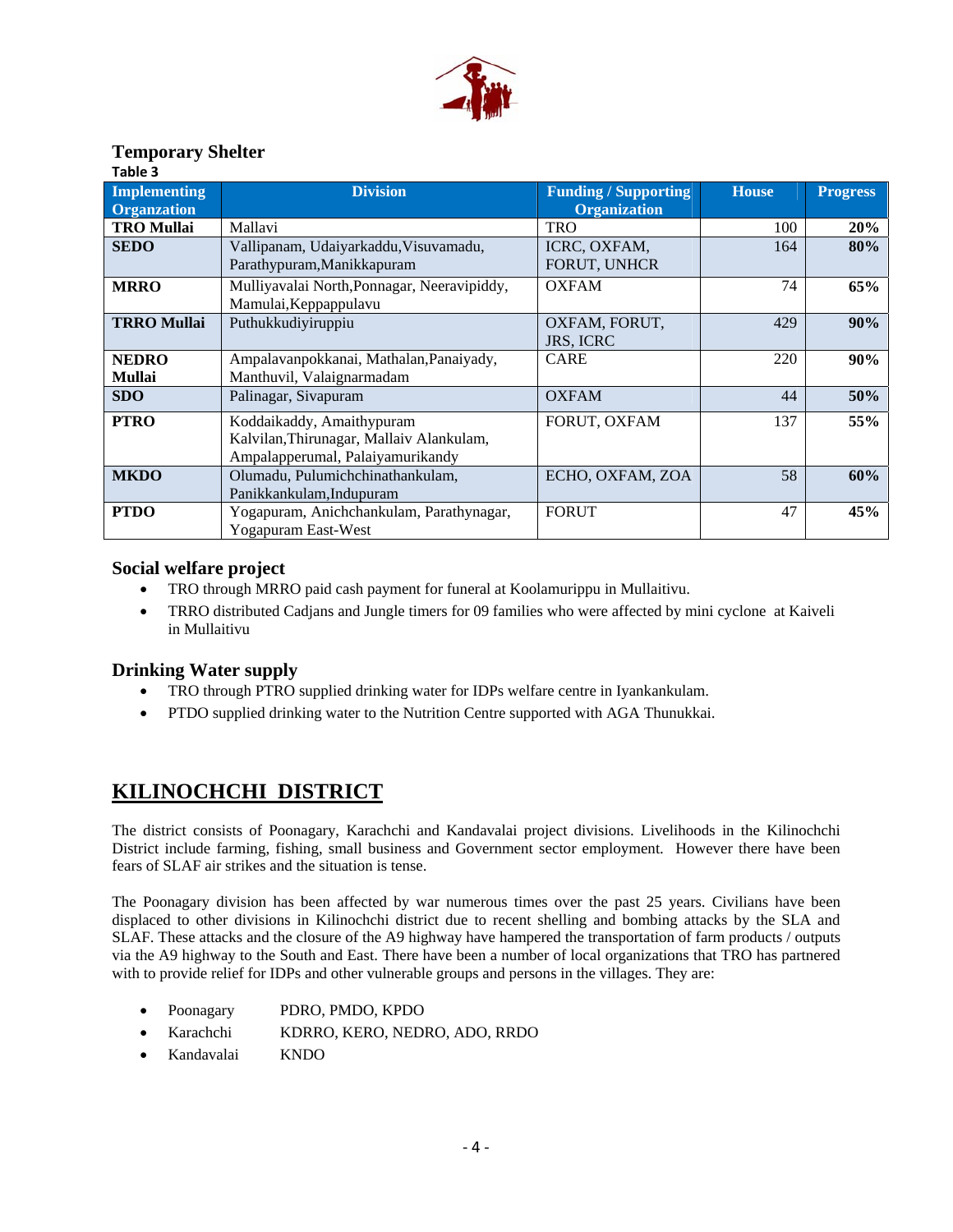

#### **IDPs Details of Kilinochchi District Table 4**

| N <sub>0</sub> | <b>AGA Division</b> | <b>No of Families</b> | <b>Individual</b> |
|----------------|---------------------|-----------------------|-------------------|
| 01             | Karachchi           | 3,273                 | 11,851            |
| 02             | Kandavalai          | 2,989                 | 10,802            |
| 03             | Poonakary           | 2,790                 | 10,596            |
| 04             | Maruthankerny       | 1,753                 | 6,923             |
|                | <b>Total</b>        | 10,805                | 40,172            |

TRO has been leading the relief work for the IDPs with its local partners, Community Based Organizations (CBOs), UN Organizations, and local and international NGOs during the last two weeks. Details are given below.

#### **Temporary Shelter Table 5**

| <b>Implementing</b><br><b>Organzation</b> | <b>Division</b>                          | <b>Funding</b> /<br><b>Supporting</b><br><b>Organization</b> | <b>Houses</b> | <b>Progress</b> |
|-------------------------------------------|------------------------------------------|--------------------------------------------------------------|---------------|-----------------|
| <b>NEDRO Kili</b>                         | Maruthanagar, Selvanagar; Ampalkulam     | <b>ZOA</b>                                                   | 117           | 65%             |
| <b>KDRRO</b>                              | Radnapuram, Kirusnapuram;                | OXFAM, DRC,<br><b>FORUT</b>                                  | 79            | 65%             |
| <b>KPDO</b>                               | Nachchikuda, Nagapaduvan                 | ZOA, FORUT                                                   | 64            | 55%             |
| <b>TRRO Kili</b>                          | Periyaparanthan, Uruthirapuram North     | DRC, ZOA                                                     | 87            | 90%             |
| <b>PDRO</b>                               | Sekkalai, Mudkompan                      | DRC. OXFAM                                                   | 234           | 60%             |
| <b>KERO</b>                               | Santhapuram, Ramanathapuram, Pannankandy | OXFAM, CARE,<br><b>FORUT</b>                                 | 200           | 60%             |
| <b>PMDO</b>                               | Mulankavil, Thikkuvil                    | OXFAM, DRC,<br><b>FORUT</b>                                  | 178           | 60%             |
| <b>ADO</b>                                | Mudkompan, Akkarajan                     | <b>OXFAM</b>                                                 | 53            | 45%             |

#### **Education Activities**

• REERDO through TRRO distributed equipment for 71 IDP school children at Uruthirapuram in Kilinochchi

#### **Social Welfare project**

- TRO through KDRRO provided NFRI for two families at Parthypuram East in Kilinochchi.
- TRO through KDRRO provided material for temporary shelter to a vulnerable family at Thirunagar village in Kilinochchi.
- TRO through KDRRO provided medical payment for a patient in Kilinochchi.
- TRO through PMDO provided NFRI for a family at Jeyapuram in Kilinochchi.
- TRO through PMDO provided cadjans for a family at Veravil village in Poonagary division.
- TRO through KDRRO provided dry food item for a family at Krisnapuram in Karachchi Division.

#### **Nutrition**

• NEDRO provided nutrition goods for Kuma Nutrition Centre in Kilinochchi.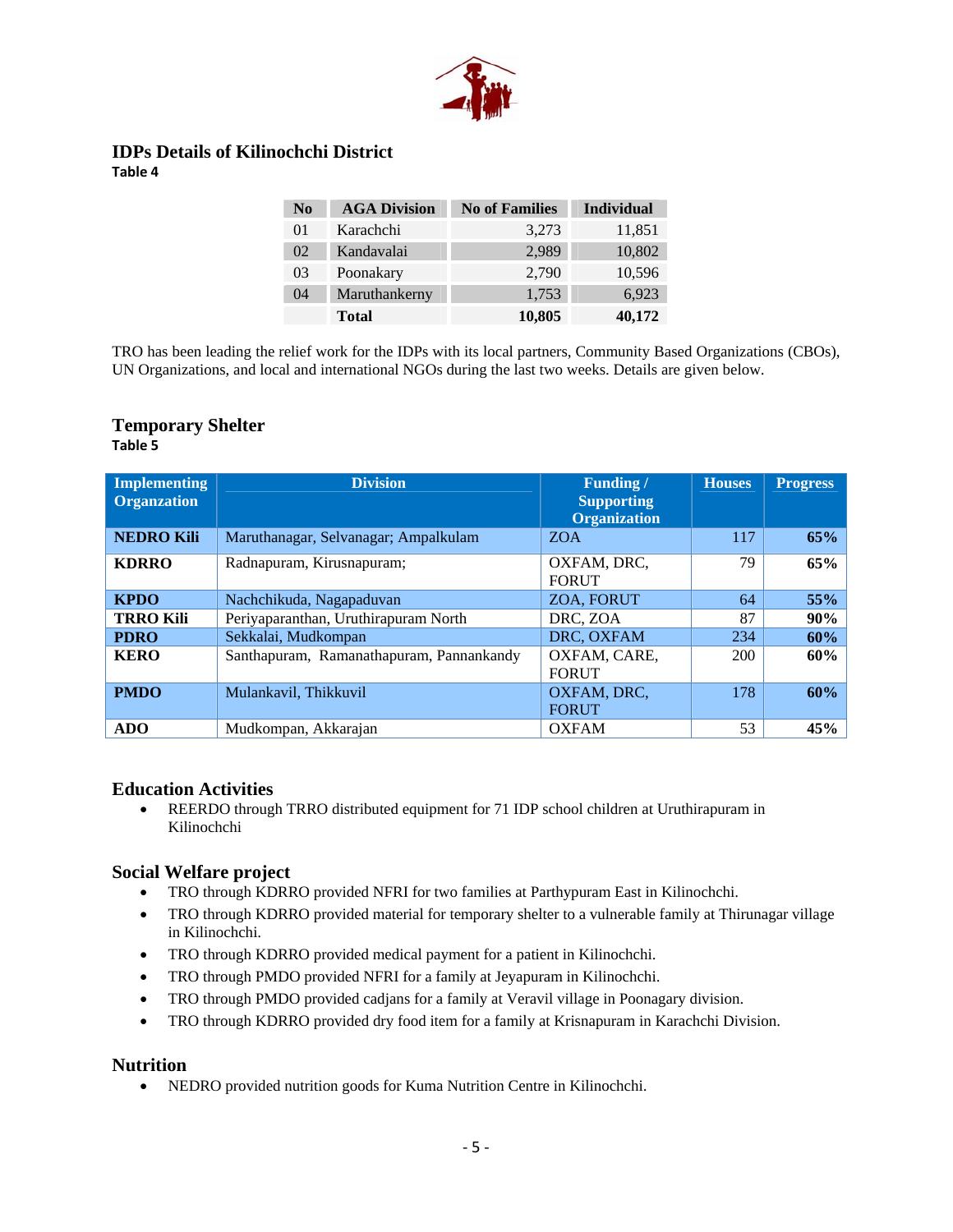

### **Drinking water supply**

• TRO through PMDO distributed drinking water to Elavur, Valaippadu, Palavi and Periyadipadu in Kilinochchi District.

### **Preschool activities**

- PDRO in partnership with World Vision distributed Milk Food Packets and Hygiene packets for 80 children in Uthaya Pre School.
- TRO- PSEDC conducted exhibition of Preschools which are functioning in the district

## **JAFFNA DISTRICT**

Jaffna peninsula consists of the islands and the four divisions of Valikaamam, Thenmaradchchi, Vadamarachchi and Vadamarachchi East. The islands and the first three divisions have been administered by the Sri Lanka Armed Forces for the past 12 years. These areas face numerous difficulties due to the curfews imposed by the Defence Ministry and the acute shortage of food which has led to sharp increases in the prices for most essential goods.

Vadamarachchi East is the part of the Jaffna district that is under the LTTE's administration, and consists of coastal villages such as Maruthankeny, Uduthurai, Thalaiyady, Aliyavalai, Vettilaikeny, Kaddaikkadu, Pookkaruppu, Kevil and Chundikulam. Many civilians from these villages died in the tsunami and lost a large amount of property, such as houses, fishing boats & engines were destroyed. Civilians were affected once again with the recent return to war and the ensuing artillery, multi barrel and Kfir aircraft attacks by the Sri Lanka Armed Forces. The population has been displaced and lacks the basic amenities such as shelter, food, water and medicine.

## **Projects Implemented for IDPs by TRO District and local NGOs/CBOs**

### **Transportation**

• TRO began the renovation of 18 km of road from Kervil to Nallathannithoduvai. The road is used by people from Vadamarachchi East who are now living at Chundikulam - 8 Km road work is already completed.

#### **Medical service**

There has been no government hospital service to the area, only Thileepan Medical Mobile service. As a result pregnant mothers, babies, the ill and the injured have suffered due to lack of accessible medical service.

## **Drinking water supply**

• IDPs suffered without enough drinking water.

#### **Nutrition**

TRO is constructing a temporary Nutrition Centre in Poonaithuduvai area in Vadamarachchi East due to increases in the numbers of children, pregnant women and nursing mothers in the area who lack adequate nutrition. **Road Construction**

## **Needs of IDPs in Chundikulam Village**

- Temporary shelter
- Temporary toilets
- Wells for drinking water
- Temporary school building / structures.
- Temporary toilet & water facilities for Schools

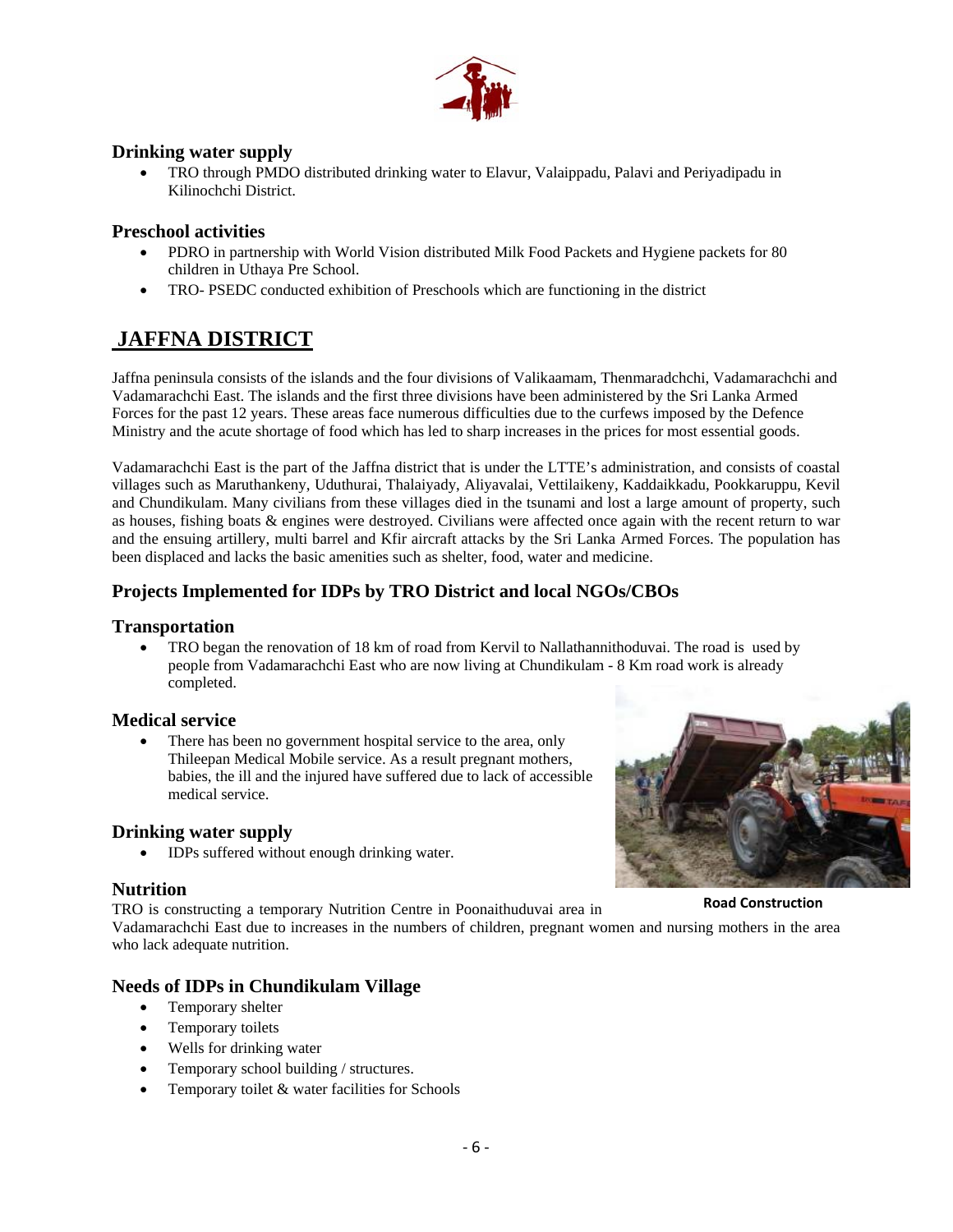

## **MANNAR DISTRICT**

Mannar District is divided into two parts: the government controlled areas and LTTE controlled areas. People of Manthai West & Madhu are in LTTE administrated divisions. These people were affected during previous military operations such as "Edipala Operation" and "Ranagosa Operation". The civilians in the area have been engaged in fishing & farming for their livelihood. Civilians fled after the recent attempted advances by the SLA and SLAF air strikes. The 02 July 2007 bombardment of a civilian cottage in the Padakuthurai – Iluppaikadavai village in Mannar district triggered the displacement of a large umber of IDPs to safer areas.

There is one organization, IDRO, for Madhu division and two MWDO, NEDRO for Manthai West Division who are engaged in relief work with TRO's support.

### **IDPs Details in Mannar divisions**

**Table 6**

| N <sub>0</sub> | <b>Place</b>   | <b>Families</b> | Male  | <b>Female</b> | <b>Individuals</b> |
|----------------|----------------|-----------------|-------|---------------|--------------------|
| 01             | Periyamadhu    | 1.060           | 1.998 | 2.028         | 4.026              |
| 02             | Adampan        | 1.971           | 3,626 | 3,535         | 7.161              |
| 03             | Iluppaikadavai | 410             | 780   | 773           | 1,553              |
|                | Total          | 3,441           | 6.404 | 6,336         | 12,740             |

**TRO works as a program partner with local NGOs , CBOs, iNGOs and UN Organizations for IDP assistance and support.** 

# **Temporary Shelter**

**Table 7**

| Implementing<br><b>Organization</b> | <b>Place</b> | <b>Funding / Supporting</b><br><b>Organization</b> | <b>Houses</b> | <b>Progress</b> |
|-------------------------------------|--------------|----------------------------------------------------|---------------|-----------------|
| <b>TRO Mannar</b>                   | Perivamadhu  | TRO                                                | 150           | 90%             |

#### **Drinking water supply**

- TRO identified 118 wells in need of repair and cleaning, currently TRO has completed work on 45 wells
- TRO through NEDRO distributed drinking water to the Iluppaikadavai, Anthoniyarpuram, and Thevapitty areas.

#### **Needs for IDPs**

- Toilets 200
- Temporary shelter 300
- Temporary preschool 01
- NFRI
- Assistance for home gardening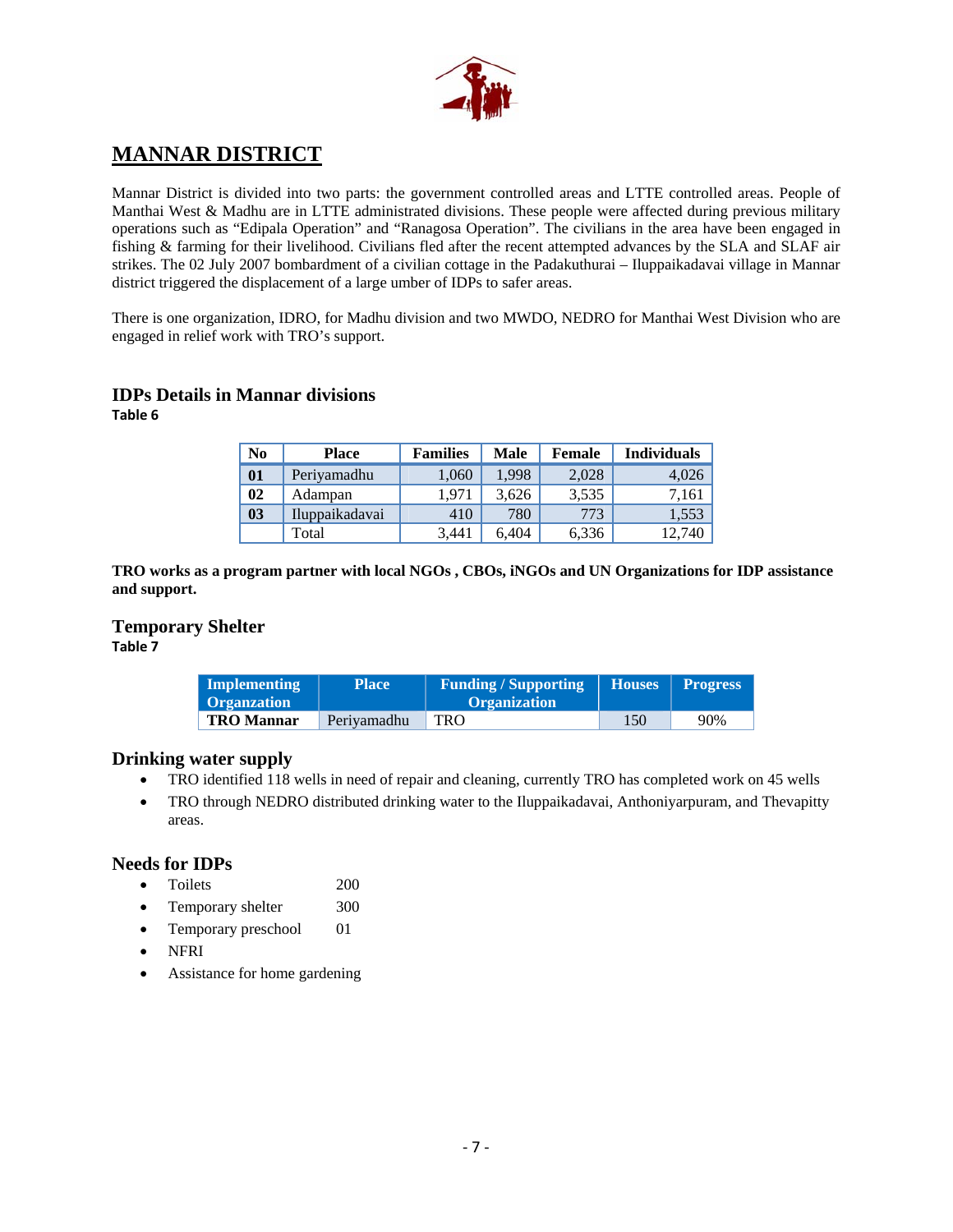

## **VAVUNIYA DISTRICT**

Vavuniya district is divided into two parts: the government controlled areas and the LTTE controlled areas. Vavuniya North, in the LTTE controlled areas, consists of Nedunkeny division and Puliyankulam areas.

The civilians of Vavuniya North have been affected by military activities such as multi barrel artillery attacks, air strikes and claymore mine attacks by SLA deep Penetration Units (DPU). Currently the civilians have fled from their places to safer areas; as a result the schools are not functioning.

## **IDPs Details in Vavuniya**

**Table 8**

| N <sub>0</sub> | <b>Place</b> | <b>Families</b> | <b>Individuals</b> | $0-01$ age | $02-05$ age | 06-16 age | <b>Above 17</b> |
|----------------|--------------|-----------------|--------------------|------------|-------------|-----------|-----------------|
| 01             | Mannakulam1  | 50              | 205                |            | 25          | 48        | 124             |
| 02             | Perivakulam  |                 | 200                |            | ∠ I         | 53        | 114             |
| 0 <sub>3</sub> | Mannakulam2  | 26              | 122                |            | 10          | 41        | 65              |
|                | <b>Total</b> | 127             | 527                | 26         | 56          | 142       | 303             |

## **Projects implemented by NDRO and VDRO for IDPs**

### **Temporary shelter**

**Table 9**

| <b>Implementing</b><br><b>Organization</b> | <b>Place</b> | <b>Funding</b> /<br><b>Supporting</b><br><b>Organization</b> | <b>Houses</b> | <b>Progress</b> |
|--------------------------------------------|--------------|--------------------------------------------------------------|---------------|-----------------|
| <b>VDRO</b>                                | Mannakulam   | <b>FORUT</b>                                                 | 50            | 70%             |
| <b>NDRO</b>                                | Periyakulam  | <b>OXFAM</b>                                                 | 59            | 90%             |

## **Social welfare project**

• VDRO in partnership with Save the Children in Sri Lanka (SCiSL) provided clothing for 170 children who were under 18 years

## **Special Project**

## **Medical Support by International Coordinating Unit (ICU) of TRO**

Medical services in the Vanni are inadequate due to GoSL restrictions and the lack of adequate medical equipment, medicines and medical personnel; as a result the International Coordinating Unit of TRO made arrangements to provide grants to those who can not access or afford medical assistance.

#### **Patients who were assisted by ICU in the last 2 weeks**

| N <sub>0</sub> | <b>Patient Name</b>      | <b>Address</b>            | <b>Assistance</b> |
|----------------|--------------------------|---------------------------|-------------------|
| 01             | Tharmalingam Manonmani   | Venavil Puthukkudiyiruppu | Medicines for TB  |
| 02             | Kalaivanan Subathrathevi | $12th$ Post Visuvamadu    | For medicine      |

#### **Patient Welfare Society (PWS)**

The Patient Welfare Society's Centres are currently functioning in Kilinochchi, Mullaitivu, Puthukkudiyiruppu, Mallavi, and Mulangavil hospitals. These centers have funded ancillary services for the hospitals such as: coordinating volunteers for the hospitals, maintaining hospitals welfare, transporting the patients and supplying food for patients.

- TRO through PWS supplied drinking water to general hospital in Kilinochchi.
- PWS provided expense payments for 24 volunteer at the General Hospital Kilinochchi and Mullaitivu.